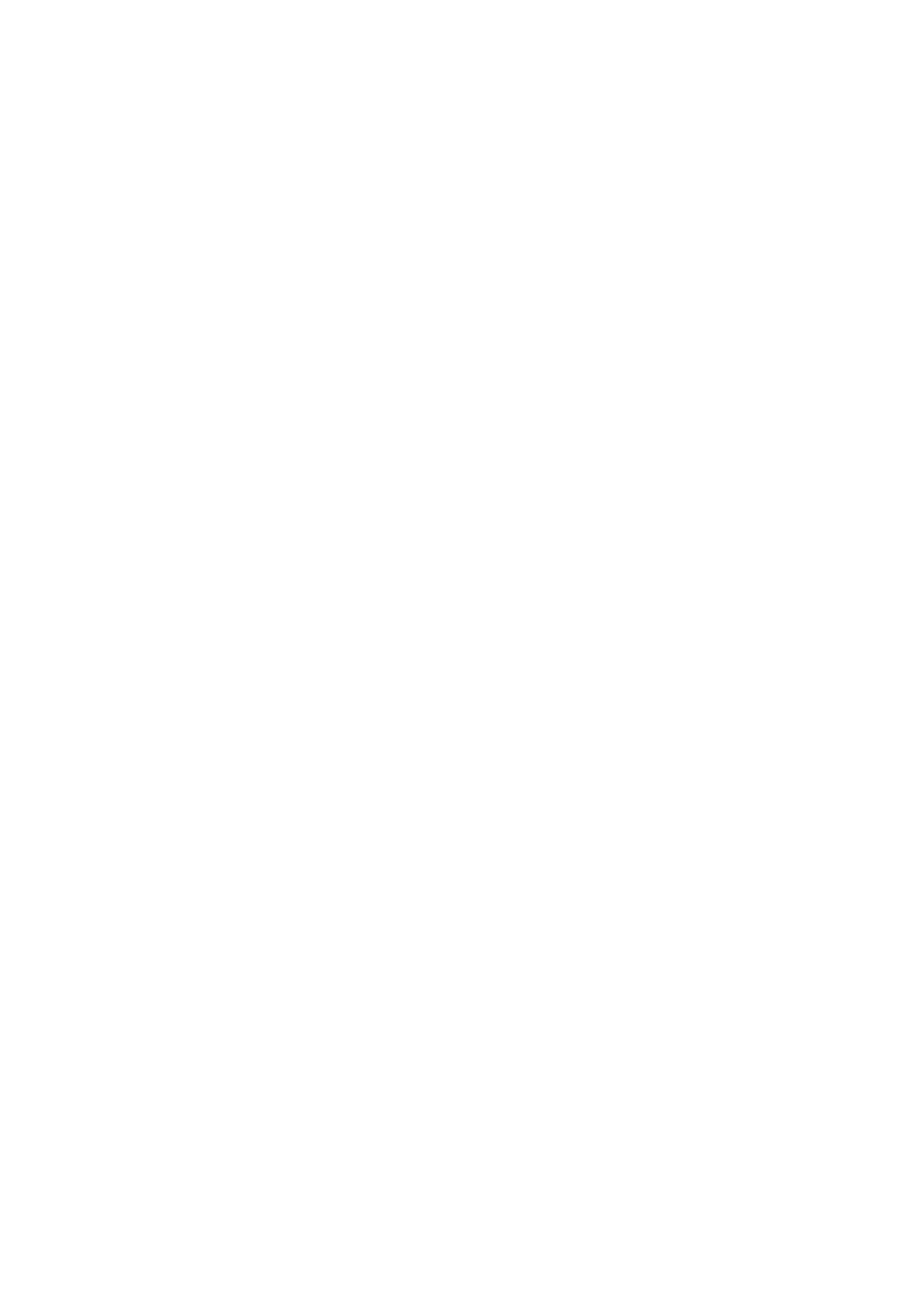## **Rules and Regulations for the Management of Stradbroke Cemetery**

1. Two clear days' notice must be given to the Clerk of the Council for an interment in an earthen grave. In each case Saturdays and Sundays are excluded from the reckoning of length of notice.

*This rule will not apply to anyone whose religion requires immediate interment, or in the case of death from epidemic or endemic disease upon medical certification.*

- 2. All orders must be given and fees and charges paid to the Clerk of the Council within three days of interment or, in the case of monuments, headstones and other memorials, before they are erected.
- 3. The certificate for the disposal of a body, or in the case of an inquest, the Coroner's Order for Burial, must be produced before interment. For the burial of a still-born infant an appropriate certificate issued by the Registrar of Births and Deaths or the Coroner will be sufficient.
- 4. The time fixed for the funeral must be that at which the procession is at the Cemetery. No interment will take place on Good Friday, Christmas Day or Bank Holiday except on the certificate of a Coroner or registered Medical Practitioner stating immediate interment is necessary or if immediate interment is required by the deceased's religion. Interments may take place at the Cemetery, upon payment of the ordinary fees, on Mondays, Tuesdays, Wednesdays, Thursdays, Fridays, Saturdays and Sundays between the hours of 9.00am and 5.00pm. The Council reserves the right to charge an additional fee for Saturday and Sunday interments.
- 5. Purchasers of graves may select the sites thereof subject to the Regulations of the Council. The sites of unpurchased or common graves or those reserved for cremated remains will be determined by the Council or its Clerk.
- 6. Cremated remains may be only be added to a burial plot after an initial burial has taken place.
- 7. No brick grave or vault may be constructed.
- 8. No monument or headstone etc. erected except in or on graves for which exclusive right of burial has been granted.
- 9. The consent, in writing, of the owner of a purchased grave or vault to any interment therein must be left with the Clerk to the Council with the Notice of Burial.
- 10. All graves are to be excavated by persons authorised by the Council and, except in the case of children's graves and graves for the reception of cremated remains, are to be dug at least six feet deep. Children's graves shall be dug at least four feet deep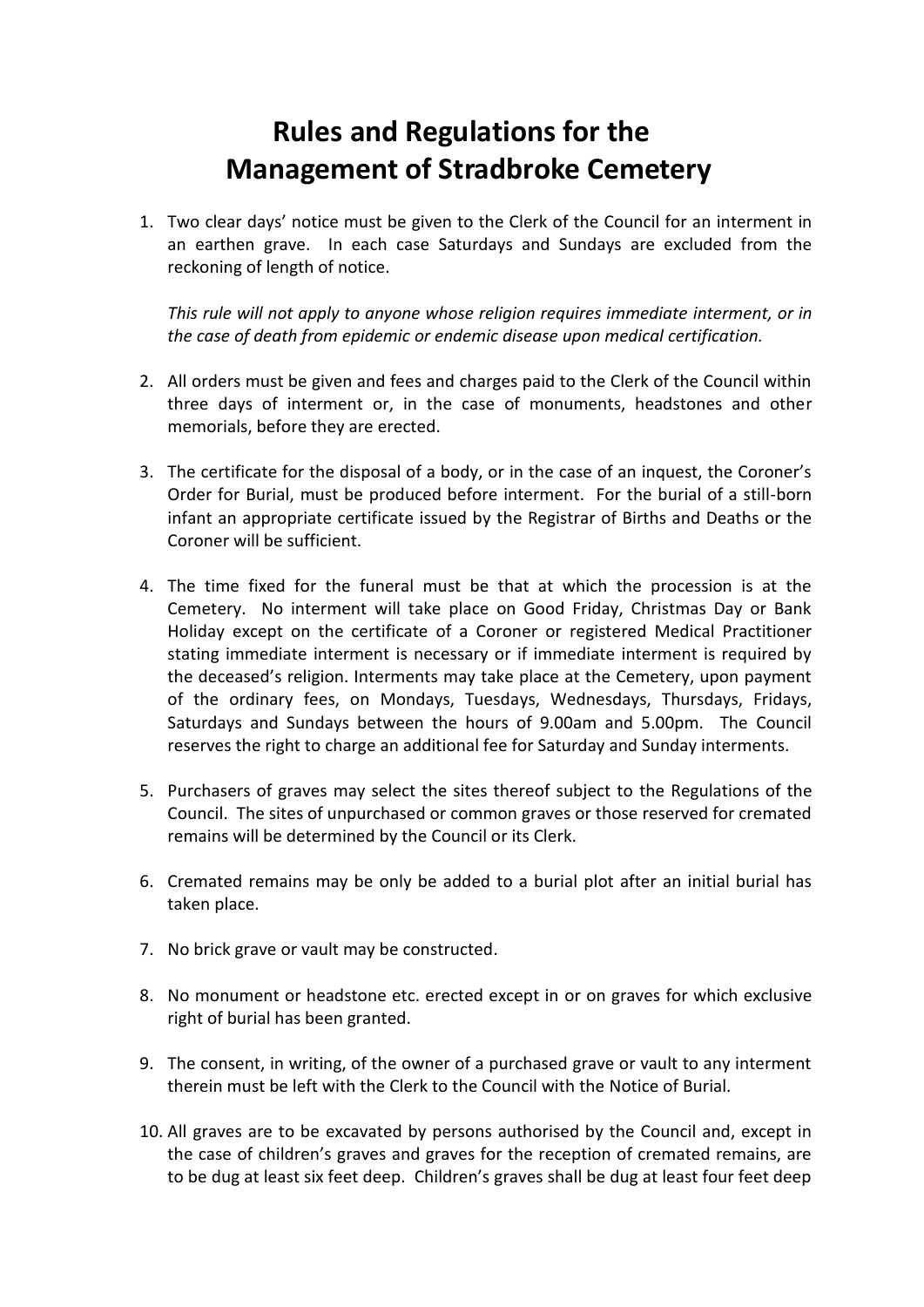and those for cremated remains shall be dug at least three feet deep.

- 11. All surplus soil must be removed to the area in the cemetery reserved for this, where it will be removed by a licenced contractor.
- 12. Brick graves must be opened from the top.
- 13. No body shall be buried in any vault or walled grave unless the coffin (which may be of lead) is separately entombed in an airtight manner, that is, by properly cemented stone or brickwork, which shall never be disturbed.
- 14. All foundations of monuments, the removal of, or refixing of same, and other work connected therewith must be done under the superintendence of the Clerk to the Council. Any person undertaking such work must use such means as the Clerk to the Council shall direct for the protection of the grass and walks during the progress of the work. Such persons shall, upon completion of the work, clear away any materials not used, or any other rubbish deposited on the site of the works to the satisfaction of the Clerk to the Council, and shall be responsible for any damage done in carrying out and completing any of the above works.
- 15. No monument of any sort will be allowed to be erected or placed on any grave or in any part of the Cemetery without the consent of the Council. Before any monument is placed or erected a drawing, in duplicate thereof, with the proposed inscription must be left with the Clerk to the Council for at least one month in order to obtain the necessary approval. Any question regarding the fitness of any inscription or the design or material shall be determined by Stradbroke Parish Council
- 16. Memorials on Graves:
	- (a) Headstones must be erected vertically from the ground.
	- (b) The dimensions shall not usually be more than 1200mm high, 900mm wide and 150mm thick.
	- (c) A base forming an integral part of the design of a headstone is permitted.
	- (d) Headstones and/or bases should be fixed according to the Code of Working Practice issued by the National Association of Memorial Masons.
	- (e) The base shall be fixed on a foundation slab which shall be flush with or just below the turf so that a mower may pass freely over it.
	- (f) The foundation slab shall extend beyond the base between 75mm and 125mm all round.
	- (g) For free standing memorials the headstone should be set in the soil, to a minimum depth of 318mm or, alternatively, the stone should be fixed using two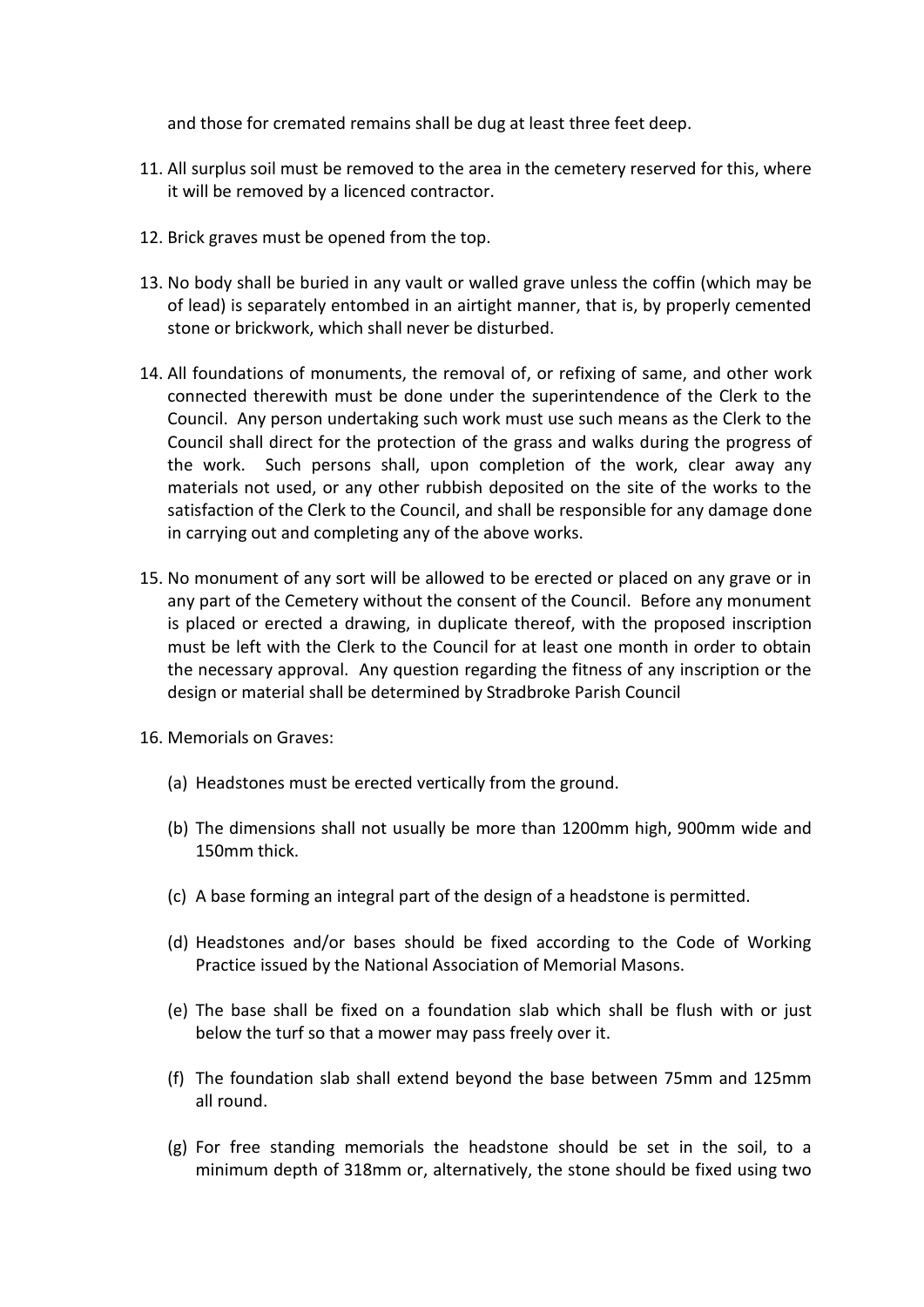jockey blocks at least 381mm x 152mm x 75mm set below ground level.

- (h) Horizontal ledgers shall either be flush with the turf or raised not more than 225mm above a base, which shall be flush with the turf and shall extend not less than 75mm all round the ledger. The inclusive measurements of a ledger (including base) shall not be more than 2100mm by 900mm. Natural stone vases which are permitted shall not be more than 300mm x 200mm x 200mm.
- (i) A vase may be incorporated into the base of the headstone.
- (j) Glass containers are prohibited.
- (k) The burial of cremated remains may be commemorated by tablets or plaques not exceeding 450mm square. A vase may be incorporated into the tablet. Such tablets or plaques may be upright or flush with the turf.
- (l) Monuments shall be of natural stone (including marble, slate and black, grey and red granite).
- (m) Monuments may also be of teak or oak.
- (n) No monuments or vases shall be of stone or terracotta effect plastic or plastic of any description.
- (o) No monument shall include any raised kerb, railings, stone or other chippings, statuary, sundials, bird bath.
- (p) Nothing shall be affixed to or hung upon any monument be it carving, insignia, lettering, cross, image, model, painting, photograph or otherwise.
- (q) No advertisement or trade mark shall be inscribed on the monument, but the name of the mason may be inscribed at the side or on the reverse of a headstone in unpainted and unleaded letters of no more than 15mm in height.
- (r) All monuments shall be inscribed with the grave number.
- (s) All monuments shall, after erection, be kept in good repair by the owner and unless this is done the Council reserves the right to cause them to be repaired or removed at the owner's expense.
- (t) If any monument is erected in violation of the Regulations of the Council the same may, at any time, be removed by the Council without notice.
- (u) Where a vase incorporated into a headstone is incomplete and has ceased to be used the Council will insert a matching core. Wreaths or cut flowers may be laid direct on any grave or in any vase authorised by these Regulations but the Council will remove them when they appear to be withered.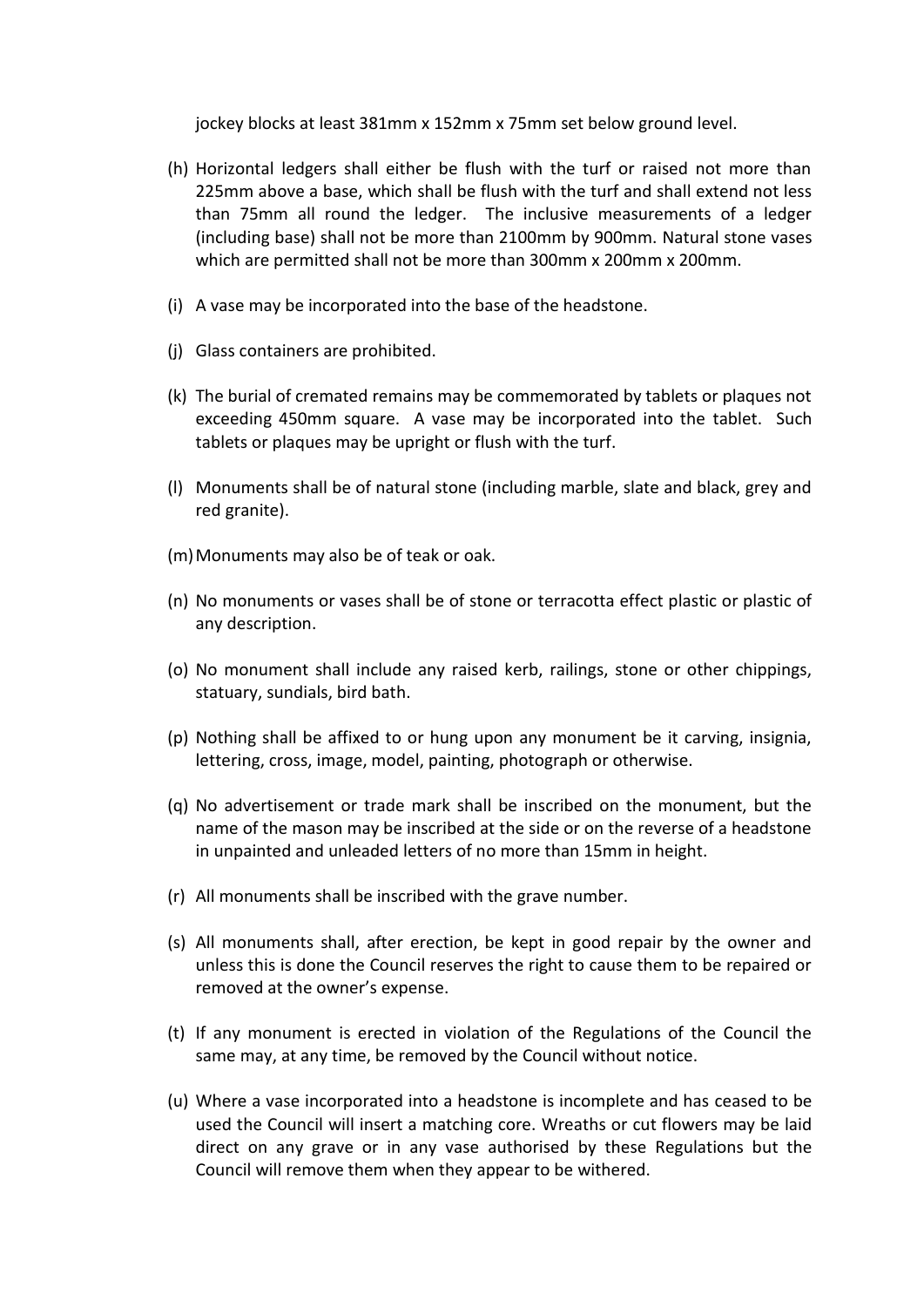- 17. No shrubs, plants or flowers may be planted within the Cemetery or on any grave therein without the consent of the Parish Council, nor may any shrubs, plants or flowers be cut or carried away without consent. The Council reserves the right to prune, cut down or dig up and remove any shrub, plant or flower planted which, in its opinion, has become unsightly or overgrown.
- 18. The Cemetery will be open to the public daily. Children under twelve years of age will not be allowed within the Cemetery except under the care of a responsible adult or with the consent of the Council. Visitors will be expected to observe proper decorum at all times. Plans showing the situation of each grave are kept by the Clerk and may be inspected without charge.
- 19. No person shall be allowed to offer goods for sale or to solicit orders for the sale of any goods within the Cemetery. Offenders will be liable to expulsion.
- 20. Motor vehicles, other than those entering the Cemetery for the purposes of funerals and in connection with the erection and maintenance of monuments may park only in the area specifically provided.
- 21. Every person who shall wilfully destroy or injure any building, wall, fence or seat belonging to the Cemetery, or destroy or injure any tree or plant therein or who shall daub or disfigure any wall thereof, or put up any bill therein or on any wall thereof, or wilfully destroy, injure or deface any monument, tablet, inscription or gravestone within the Cemetery, or do any other wilful damage therein shall be liable for prosecution.
- 22. Every person who shall play at any game or sport, or discharge firearms, save at a military funeral, in the Cemetery or who shall wilfully and unlawfully disturb any person assembled in the Cemetery for the purpose of burying a body therein, or who shall commit any nuisance within the Cemetery, shall be liable to Prosecution.
- 23. Persons bringing dogs into the Cemetery must keep them on a lead and under proper control at all times and must remove any dog waste.
- 24. The riding of horses through the Cemetery is strictly prohibited.
- 25. The riding of cycles and motorcycles through and within the Cemetery is strictly prohibited.
- 26. The Council reserves the right, from time to time, to make alterations and additions to the foregoing Rules and Regulations consistent with the Burial Acts. The Regulations of Her Majesty's Secretary of State, under the Burial Acts, and applicable to the Cemetery must be considered as incorporated herein.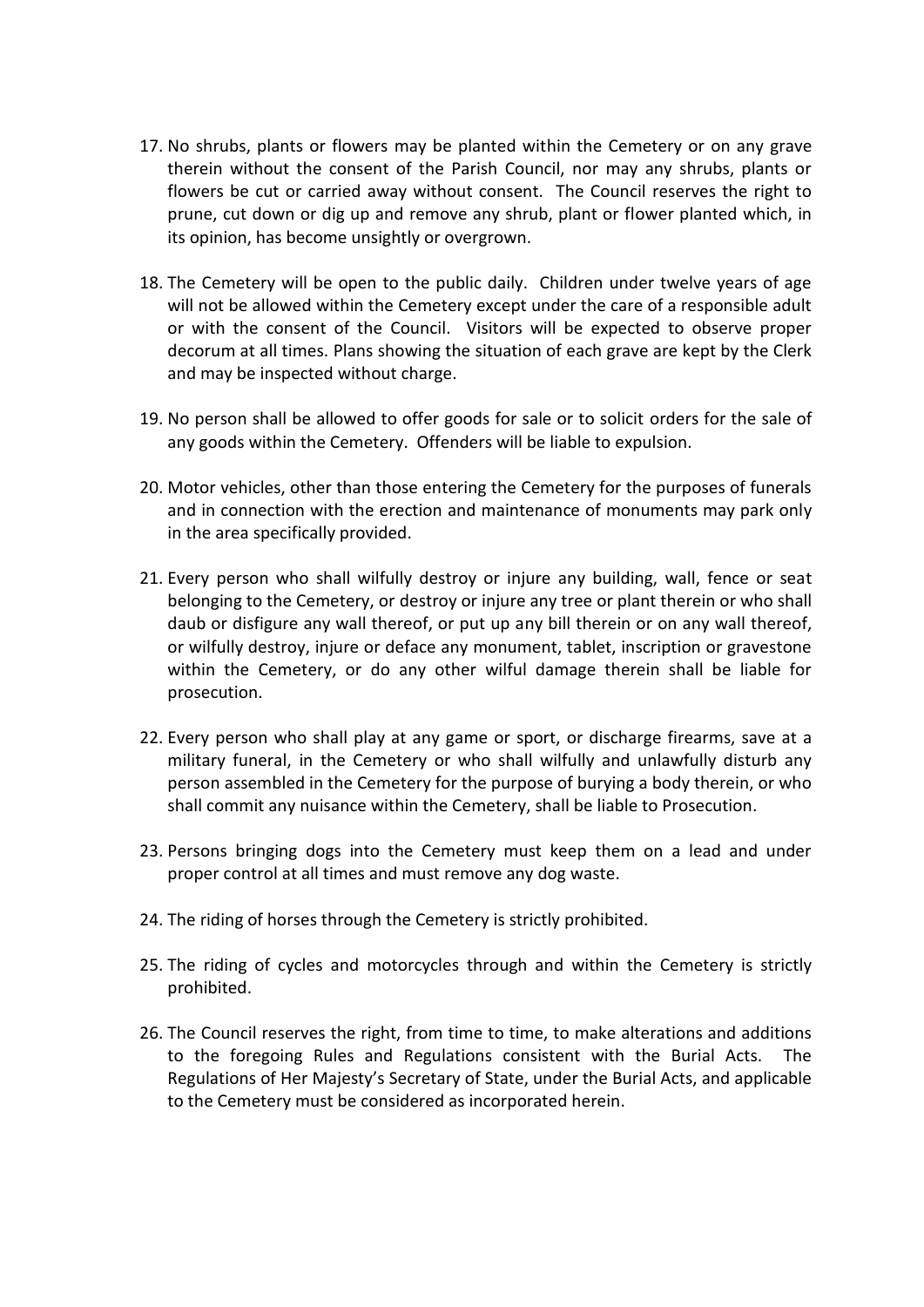Contact:

Odile Wladon Clerk to the Parish Council Mill Hill House Church Lane Wickham Skeith Suffolk IP23 8NA

Email: [stradbrokepc@outlook.com](mailto:stradbrokepc@outlook.com) Phone: 07555 066147